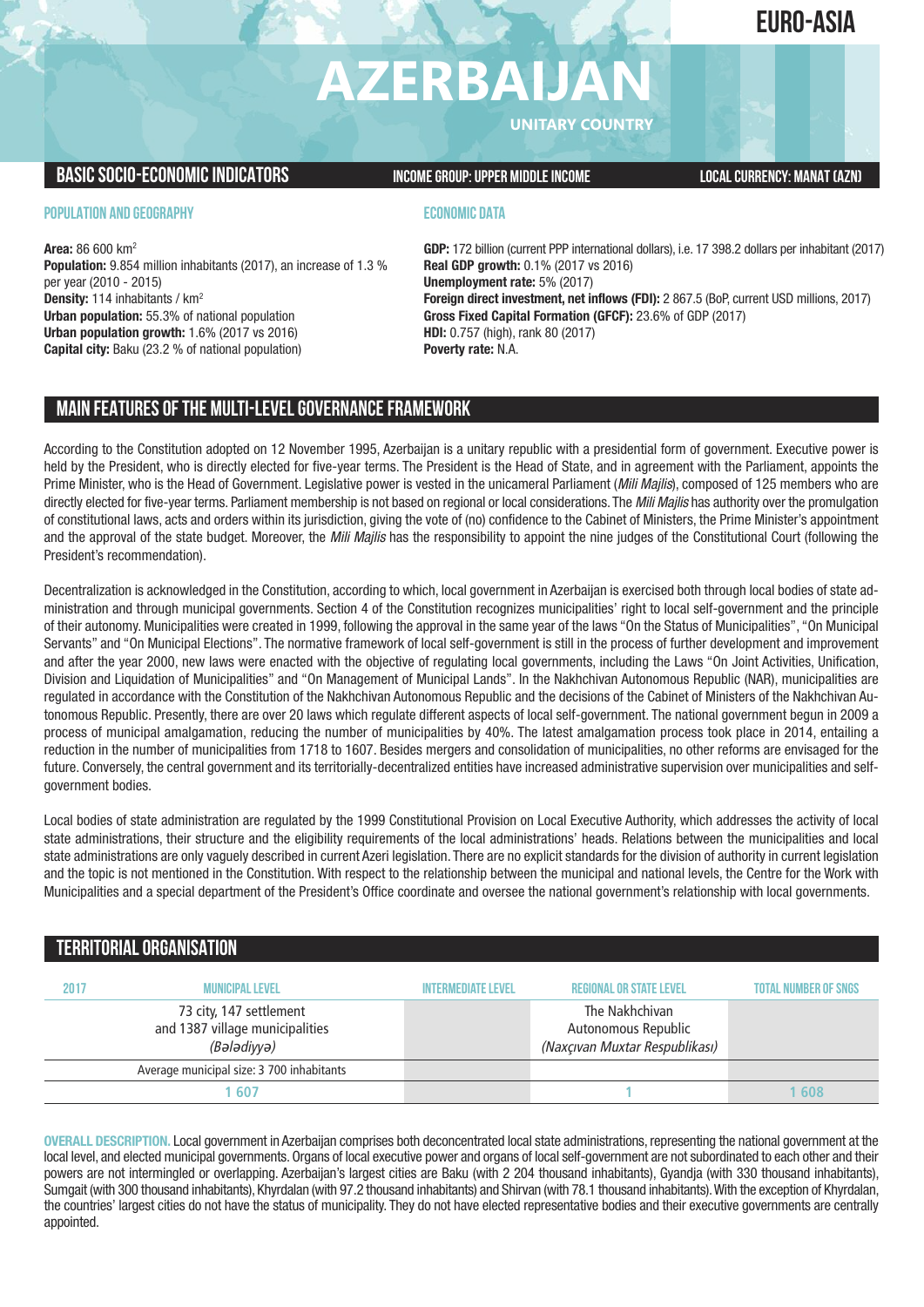**MUNICIPALITIES AND INTER-MUNICIPAL COOPERATION.** There is one-tier of elected municipal governments in Azerbaijan, including those located in Nakhchivan Autonomous Republic. Municipalities may be classified as cities, settlements or villages according to the number of permanent residents, which also determines the number of members that the local council may have.There is no hierarchy among municipalities irrespective of the status of the administrative-territorial units within which they are located, their fiscal capacity and number of people living in their territory. Article 142 of the Constitution stipulates that municipal councils are elected every 5 years. The elected members to the representative municipal body then elect the municipal Chair amongst the council members.

The Constitution promotes inter-municipal cooperation. The main legal framework for inter-municipal cooperation in Azerbaijan is the Law "On Joint Activities, Amalgamation, Splitting and Liquidation of Municipalities". However, no inter-municipal cooperation examples exist based on the mentioned form of agreement.

**INTERMEDIARY LEVEL.** 11 cities (including the capital city of Baku) are governed by state deconcentrated entities at territorial level. Heads of executive power in cities and districts (*rayon*) are appointed by and accountable to the President. They represent the national government in local territorial units. These heads then appoint their own persons or representatives in the villages and settlements located within their boundaries.

The two biggest cities, Baku and Ganja, are subdivided into districts. The capital city of Baku is divided into 12 administrative districts (*rayon*) and 48 rural settlements. The president appoints the head of Baku and the heads of all districts (*rayon*). District or settlement bodies of local executive authority are subordinate to the city executive authority. The Autonomous Republic of Nakhchivan is subdivided into 7 administrative districts. Their executive governments are appointed by the Nakhchivan central government.

**REGIONS.** There are 66 regions in Azerbaijan. Each region is comprised of one central city with the same name and a different number of settlements and villages. Regions have centrally appointed executive committees. The Nakhchivan territory enjoys a special status as an Autonomous Republic. As an exclave in Armenian territory, it does not have a common border with mainland Azerbaijan.The Nakhchivan Autonomous Republic has its own Constitution,which is however hierarchically subordinated to Azerbaijan's National Constitution as a source of law.The Chief executive of Nakhchivan Republic is elected by members of Nakhchivan Parliament.

#### **SUBNATIONALGOVERNMENT RESPONSIBILITIES**

According to Article 144 of the Constitution, local councils are responsible for the establishment of local taxes and duties, the adoption of the local budget and the implementation of programs for the development of the local economy and social protection. Municipalities' competences are established in more detail by the national law"On the Status of Municipalities".The responsibilities of municipalities in the Nakhchivan Republic are outlined in Constitution of the Nakhchivan Autonomous Republic. While the regulation on municipalities provides for a whole range of municipal competencies, municipal governments only perform a limited set of tasks. The actual scope of local self-governments' competences across the country remains, thus, quite unclear. The role of self-government elected bodies is marginal in the system of public government. Although they are in charge of approving municipal budgets, the division of powers between municipalities and local executive bodies are not regulated by explicit legal mechanisms.

#### **Main responsibilitysectors and sub-sectors**

|                                    | REGIONS (NAKHICHEVAN AUTONOMOUS REPUBLIC)                        | <b>MUNICIPAL LEVEL</b>                                                          |
|------------------------------------|------------------------------------------------------------------|---------------------------------------------------------------------------------|
| 1. General public services         | Administrative services; Public buildings and facilities         | Administrative services; Public buildings and facilities                        |
| 2. Public order and safety         | Public order and safety                                          |                                                                                 |
| 3. Economic affairs/transports     | Economic affairs; Transports                                     | Park spaces; Urban transports                                                   |
| 4. Environmental protection        | <b>Environment protection</b>                                    | Parks and green areas; Waste management; Street cleaning                        |
| 5. Housing and community amenities | Housing and community amenities                                  | Distribution of drinking water; Public lighting;<br>Urban and land use planning |
| 6. Health                          | Health (joint with the central government)                       |                                                                                 |
| 7. Recreation, culture & religion  | Recreation, culture and religion                                 |                                                                                 |
| 8. Education                       | Education (joint with the central government)                    |                                                                                 |
| 9. Social protection               | Social protection (as a supplement to the central social policy) | Social programs                                                                 |

#### **SUBNATIONAL GOVERNMENT FINANCE**

| Scope of fiscal data: all municipalities and the government of Nakhichevan Autonomous Republic. | <b>SNA 2008</b> | Availability of fiscal data:<br>Medium | Quality/reliability of fiscal data:<br><b>Medium</b> |
|-------------------------------------------------------------------------------------------------|-----------------|----------------------------------------|------------------------------------------------------|
|-------------------------------------------------------------------------------------------------|-----------------|----------------------------------------|------------------------------------------------------|

**GENERAL INTRODUCTION.** The Constitution of Azerbaijan empowers the municipal councils to impose local taxes and levies, to approve local budgets and to possess, use and dispose of municipal property. The 1999 Laws "On the Status of Municipalities" and "On bases of Finance of Municipalities" contain detailed rules on the "economic basis of local self-government" and specify the financial resources of municipalities, the conditions of their economic activity and their financial and economic management rights. The 2002 Law "On the budget system" of Azerbaijan guarantees the independence of municipalities with regard to preparing, approving and spending their own local budgets and enshrines the key principle that legislative and executive authorities must not interfere with the budget activities of the municipalities. However, despite the formal guarantees of the economic basis of local government autonomy, Azerbaijan's municipalities are in an extremely weak financial position.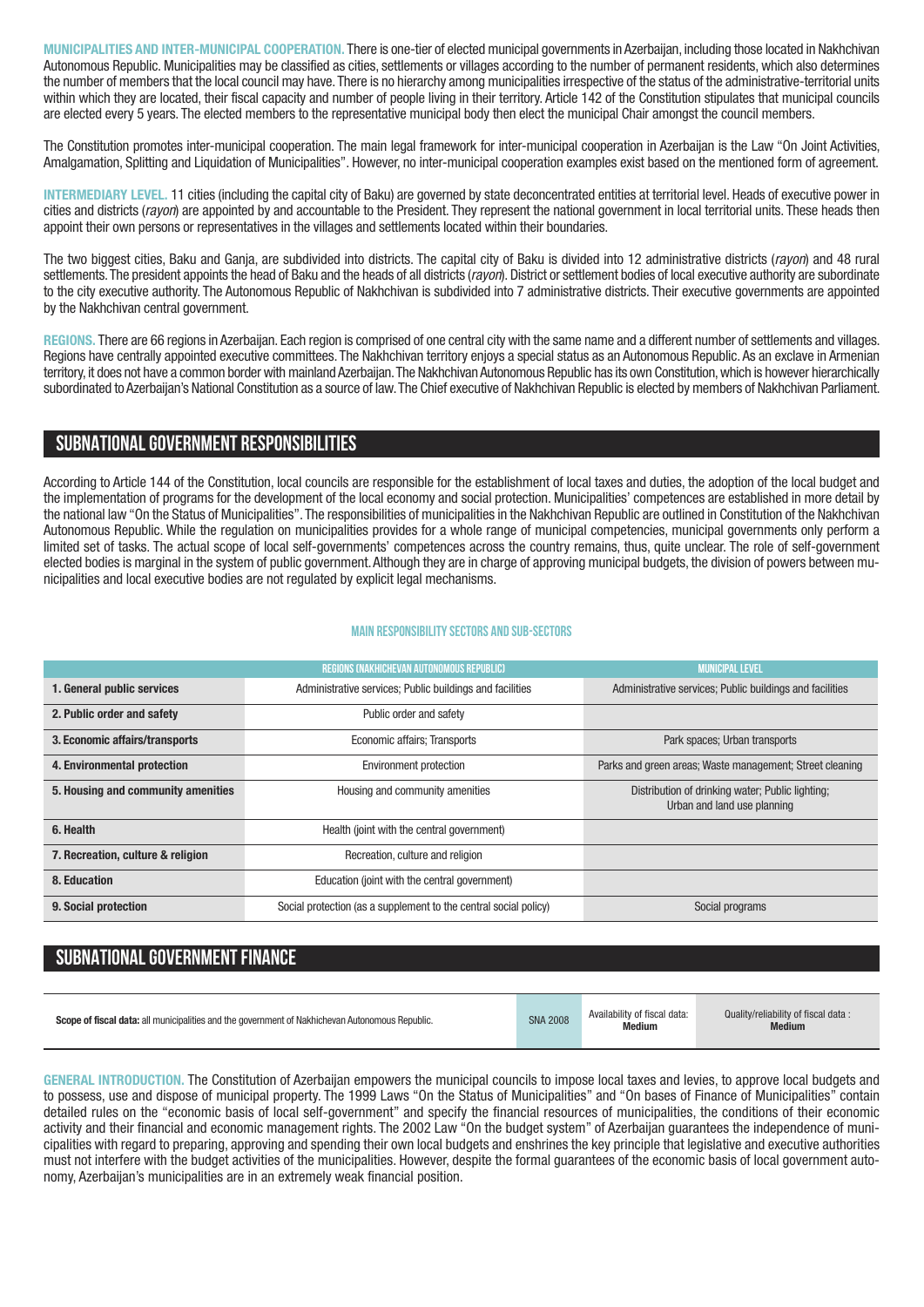## **AZERBAIJAN UNITARY COUNTRY**

#### **SUBNATIONAL GOVERNMENT EXPENDITURE BY ECONOMIC CLASSIFICATION**

| 2015                            | <b>DOLLARS PPP / INH.</b> | $%$ GDP | % SNG EXPENDITURE | % GENERAL GOVERNMENT EXPENDITURE<br>(SAME EXPENDITURE CATEGORY) |  |  |  |
|---------------------------------|---------------------------|---------|-------------------|-----------------------------------------------------------------|--|--|--|
| <b>Total expenditure</b>        | 144                       | 0.8%    | 100%              |                                                                 |  |  |  |
| Inc. current expenditure        | 117                       | 0.7%    | 81.1%             | Total expenditure<br>2.2%                                       |  |  |  |
| Staff expenditure               | 41                        | 0.2%    | 28.1%             |                                                                 |  |  |  |
| Intermediate consumption        | 18                        | 0.1%    | 12.1%             |                                                                 |  |  |  |
| Social expenditure              | 5                         | 0.0%    | 3.4%              | 6.0%<br>Staff expenditure                                       |  |  |  |
| Subsidies and current transfers | 3                         | 0.0%    | 1.8%              |                                                                 |  |  |  |
| Financial charges               | 0                         | 0.0%    | 0.0%              | 0.4%<br>Social benefits                                         |  |  |  |
| Others                          | 52                        | 0.3%    | 35.7%             |                                                                 |  |  |  |
| Incl. capital expenditure       | 27                        | 0.2%    | 18.9%             |                                                                 |  |  |  |
| Capital transfers               | 0                         | 0.0%    | $0.0\%$           | $.2\%$<br>Direct investment                                     |  |  |  |
| Direct investment (or GFCF)     | 27                        | 0.2%    | 18.9%             | 2%<br>4%<br>6%<br>8%<br>$0\%$                                   |  |  |  |

**EXPENDITURE.** Municipal governments' expenditures are marginal, representing 2.2% of the total public expenditure in the country. Such level of local expenditure is very low compared to other countries of the region, even to the countries with a similar scope of local governments. 81% of expenses incurred at the subnational level are devoted to current expenditures, of which 28% are used to pay for personnel expenses. Approximately 1% of subnational expenditures correspond to direct investment in capital expenditure.

**DIRECT INVESTMENT.** Municipalities do not incur capital investments. It is the central government that invests directly in local property via deconcentrated local executive governments. Or often, the government imposes mandates on local entrepreneurs to invest in municipal property (when not too large or too expensive). The NAR, in contrast, invests significantly (19.3% of total expenditures). These investments seem to be made out of own resources as the budgetary reporting does not indicate that the NAR receives earmarked capital transfers. In 2015, government finance statistics reported negative direct investments at the municipal level which indicates negative change in inventories and depreciation of municipal property.

#### **SUBNATIONALGOVERNMENTEXPENDITURE BYFUNCTIONALCLASSIFICATION – COFOG**

The largest expenditure line both for the NAR and for municipalities corresponds to the provision of general public services (31.9% and 42.3% respectively). The next most important expenditure lines for the NAR are economic affairs/transports (25.6%) followed by education (16%), while in municipalities, housing and community amenities represent the second largest expenditure (29.9%), followed by economic affairs / transports (22.0%). For the NAR, expenses in security and public order correspond to 10.6% of the republic's total expenditures,while health and social protection make up for 4.9 and 3.6% of expenditure, respectively. For municipalities, social protection plays a more important role and amounts to 5.0% of municipal expenditure, while the share of such expenditure devoted to environmental protection corresponds to 0.8%.



#### **SUBNATIONALGOVERNMENT REVENUE BYCATEGORY**

| 2015                 | <b>DOLLARS</b><br>PPP / INH. | % GDP   | <b>% GENERAL GOVERMENT REVENUE</b><br>(SAME REVENUE CATEGORY) | % SNG REVENUE |                |                         |                     |                    |                   |
|----------------------|------------------------------|---------|---------------------------------------------------------------|---------------|----------------|-------------------------|---------------------|--------------------|-------------------|
| <b>Total revenue</b> | 129.3                        | 0.7%    | 2.1%                                                          | 80%           |                | 76.6%                   |                     |                    |                   |
| Tax revenue          | 25.8                         | 0.1%    | 0.9%                                                          | 60%           |                |                         |                     |                    |                   |
| Grants and subsidies | 99                           | 0.6%    |                                                               |               |                |                         |                     |                    |                   |
| Tariffs and fees     | 2.8                          | $0.0\%$ |                                                               | 40%           | 20.0%          |                         |                     |                    |                   |
| Property income      | 0.2                          | $0.0\%$ |                                                               | 20%           |                |                         |                     |                    |                   |
| Other revenues       | 1.5                          | $0.0\%$ |                                                               | 0%            |                |                         | 2.2%                | 0.1%               | 1.2%              |
|                      |                              |         |                                                               |               | Tax<br>revenue | Grants and<br>subsidies | Tariffs<br>and fees | Property<br>income | Other<br>Revenues |

**OVERALL DESCRIPTION.** The Law "On bases of Finance of Municipalities" defines the sources of income for the local budget, which include fiscal, non-fiscal and transfer sources of revenue. Tax revenues constitute 48% of total municipal revenues and only 18% of NAR revenues. User charges, fees and property income represent a major source of revenues for municipalities (31%) while they are negligible for the NAR. The major source of NAR revenues are grants